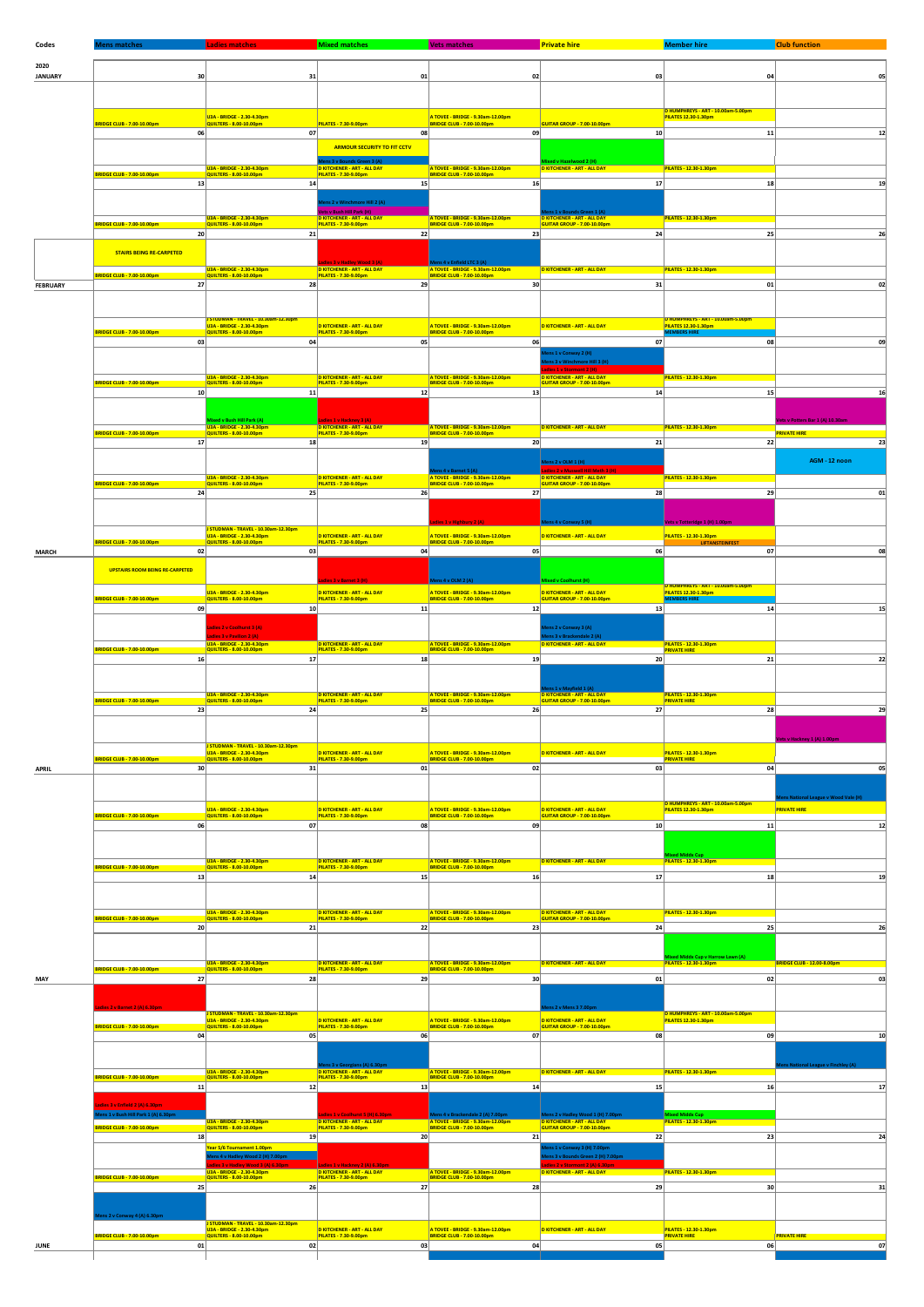|                  |                                                |                                                                                                  |                                                                                                    |                                                                                                        | Mens 2 v Georgians (H) 7.00pm                                                                       |                                                                               |                                          |
|------------------|------------------------------------------------|--------------------------------------------------------------------------------------------------|----------------------------------------------------------------------------------------------------|--------------------------------------------------------------------------------------------------------|-----------------------------------------------------------------------------------------------------|-------------------------------------------------------------------------------|------------------------------------------|
|                  |                                                | U3A - BRIDGE - 2.30-4.30pm                                                                       | <b>D KITCHENER - ART - ALL DAY</b>                                                                 | A TOVEE - BRIDGE - 9.30am-12.00pm                                                                      | lies 3 v David Lloyd Enfield 4 (H) 6.30)<br>D KITCHENER - ART - ALL DAY                             | Mixed Middx Cup<br>D HUMPHREYS - ART - 10.00am-5.00pm<br>PILATES 12.30-1.30pm | ue v Our Lady of Mu                      |
|                  | BRIDGE CLUB - 7.00-10.00pm<br>08               | QUILTERS - 8.00-10.00pm<br>09                                                                    | PILATES - 7.30-9.00pm<br>10                                                                        | BRIDGE CLUB - 7.00-10.00pm<br>11                                                                       | GUITAR GROUP - 7.00-10.00pm<br>12                                                                   | 13                                                                            | 14                                       |
|                  |                                                | ens 3 v Wood Vale 1 (A) 6.30pm                                                                   |                                                                                                    |                                                                                                        |                                                                                                     |                                                                               | ns National League v Oakleigh Park 2 (H) |
|                  |                                                | ns 4 v Potters Bar 5 (A) 6.3<br>0-4.30pm                                                         | re Hill 2 (H) 6.30pr<br>D KITCHENER - ART - ALL DAY                                                | A TOVEE - BRIDGE - 9.30am-12.00pm                                                                      | Highbury 2 (H) 6.30<br><b>D KITCHENER - ART - ALL DAY</b>                                           | PILATES - 12.30-1.30pm                                                        | England v Croatia 14:00pm KO             |
|                  | <b>BRIDGE CLUB - 7.00-10.00pm</b><br>15        | <b>QUILTERS - 8.00-10.00pm</b><br>16                                                             | PILATES - 7.30-9.00pm<br>17                                                                        | <b>BRIDGE CLUB - 7.00-10.00pm</b><br>18                                                                | 19                                                                                                  | 20                                                                            | 21                                       |
|                  |                                                | ens 1 v Barnet 3 (H) 7.00pm<br>lies 1 v Hadley Wood 1 (A) 6.30pm                                 |                                                                                                    |                                                                                                        |                                                                                                     |                                                                               |                                          |
|                  |                                                | U3A - BRIDGE - 2.30-4.30pm                                                                       | adley Wood 1 (H) 7.0<br>D KITCHENER - ART - ALL DAY                                                | A TOVEE - BRIDGE - 9.30am-12.00pm                                                                      | England v 20:00pm KO<br>D KITCHENER - ART - ALL DAY<br>GUITAR GROUP - 7.00-10.00pm                  | PILATES - 12.30-1.30pm                                                        |                                          |
|                  | BRIDGE CLUB - 7.00-10.00pm<br>22               | QUILTERS - 8.00-10.00pm<br>23                                                                    | PILATES - 7.30-9.00pm<br>24                                                                        | BRIDGE CLUB - 7.00-10.00pm<br>25                                                                       | 26                                                                                                  | 27                                                                            | 28                                       |
|                  |                                                |                                                                                                  |                                                                                                    |                                                                                                        | ens 1 v Highgate Cricket 3 (A) 6.30pn<br><b>Hens 4 v Our Lady of Muswell 3 (H) 7.00pm</b>           |                                                                               |                                          |
|                  | s 2 v Wood Vale 1 (A) 6.30p                    | England v Czech Republic 20:00pm KO<br>STUDMAN - TRAVEL - 10.30am-12.30pm                        |                                                                                                    | 3 v Highbury 4 (A) 6.30pm                                                                              | Lloyd Enfield 2 (H)                                                                                 | iddx Cup                                                                      | ? England Euro 2020 ?                    |
|                  | <b>BRIDGE CLUB - 7.00-10.00pm</b>              | U3A - BRIDGE - 2.30-4.30pm<br>QUILTERS - 8.00-10.00pm                                            | <b>D KITCHENER - ART - ALL DAY</b><br>PILATES - 7.30-9.00pm                                        | A TOVEE - BRIDGE - 9.30am-12.00pm<br><b>BRIDGE CLUB - 7.00-10.00pm</b>                                 | D KITCHENER - ART - ALL DAY                                                                         | PILATES - 12.30-1.30pm                                                        |                                          |
| JULY             | 29                                             | 30                                                                                               | 01                                                                                                 | 02                                                                                                     | 03                                                                                                  | 04                                                                            | 05                                       |
|                  | P England Euro 2020?                           | ? England Euro 2020 ?                                                                            |                                                                                                    |                                                                                                        | ? England Euro 2020 ?                                                                               | ? England Euro 2020 ?                                                         |                                          |
|                  | BRIDGE CLUB - 7.00-10.00pm                     | U3A - BRIDGE - 2.30-4.30pm<br>QUILTERS - 8.00-10.00pm                                            | <b>D KITCHENER - ART - ALL DAY</b><br>PILATES - 7.30-9.00pm                                        | A TOVEE - BRIDGE - 9.30am-12.00pm<br>BRIDGE CLUB - 7.00-10.00pm                                        | <b>D KITCHENER - ART - ALL DAY</b><br>GUITAR GROUP - 7.00-10.00pm                                   | D HUMPHREYS - ART - 10.00am-5.00pm<br>PILATES 12.30-1.30pm                    |                                          |
|                  | 06                                             | 07                                                                                               | 08                                                                                                 | 09                                                                                                     | 10                                                                                                  | 11                                                                            | $12$                                     |
|                  |                                                |                                                                                                  |                                                                                                    |                                                                                                        | adies 1 v Bush Hill Park 1 (H) 6.30pm                                                               |                                                                               |                                          |
|                  | <b>BRIDGE CLUB - 7.00-10.00pm</b>              | ? England Euro 2020 ?<br>U3A - BRIDGE - 2.30-4.30pm<br>QUILTERS - 8.00-10.00pm                   | ? England Euro 2020 ?<br><b>D KITCHENER - ART - ALL DAY</b><br>PILATES - 7.30-9.00pm               | ns 1 v Highbury 2 (A) 6.30pr<br>A TOVEE - BRIDGE - 9.30am-12.00pm<br><b>BRIDGE CLUB - 7.00-10.00pm</b> | <mark>D KITCHENER - ART - ALL DAY</mark>                                                            | PILATES - 12.30-1.30pm<br><b>MEMBERS HIRE</b>                                 |                                          |
|                  | 13                                             | 14                                                                                               | 15                                                                                                 | 16                                                                                                     | 17                                                                                                  | 18                                                                            | 19                                       |
|                  |                                                |                                                                                                  |                                                                                                    |                                                                                                        | lens 4 v Enfield 3 (H) 7.00pm                                                                       |                                                                               |                                          |
|                  | 3 (A) 6.3<br><b>BRIDGE CLUB - 7.00-10.00pm</b> | U3A - BRIDGE - 2.30-4.30pm<br>QUILTERS - 8.00-10.00pm                                            | 1 v David Lloyd Enfield 2 (A) 6.30p<br><b>D KITCHENER - ART - ALL DAY</b><br>PILATES - 7.30-9.00pm | A TOVEE - BRIDGE - 9.30am-12.00pm<br>BRIDGE CLUB - 7.00-10.00pm                                        | ies 3 v Wood Vale 3 (H) 6.30pr<br><b>D KITCHENER - ART - ALL DAY</b><br>GUITAR GROUP - 7.00-10.00pm | <b>FINALS DAY</b>                                                             |                                          |
|                  | 20                                             | 21                                                                                               | 22                                                                                                 | 23                                                                                                     | 24                                                                                                  | 25                                                                            | 26                                       |
|                  |                                                |                                                                                                  |                                                                                                    |                                                                                                        | ens 1 v Muswell Hill Methodist 2 (H) 7.00pm                                                         |                                                                               |                                          |
|                  | 8RIDGE CLUB - 7.00-10.00pm                     | ns 3 v Conway 4 (H) 7.00 <mark>r</mark><br>U3A - BRIDGE - 2.30-4.30pm<br>QUILTERS - 8.00-10.00pm | 2 v Coolhurst 6 (H) 6.30p<br><b>D KITCHENER - ART - ALL DAY</b><br>PILATES - 7.30-9.00pm           | A TOVEE - BRIDGE - 9.30am-12.00pm<br><b>BRIDGE CLUB - 7.00-10.00pm</b>                                 | lies 1 v Wood Vale 1 (H) 6.30;<br><b>D KITCHENER - ART - ALL DAY</b>                                | PILATES - 12.30-1.30pm<br><b>PRIVATE HIRE</b>                                 |                                          |
| <b>AUGUST</b>    | 27                                             | 28                                                                                               | 29                                                                                                 | 30                                                                                                     | 31                                                                                                  | 01                                                                            | 02                                       |
|                  | ns 2 v Bounds Green 2 (A) 6.30pm               |                                                                                                  |                                                                                                    |                                                                                                        |                                                                                                     |                                                                               |                                          |
|                  | ns 4 v Winchmore Hill 5 (A) 6.30p              | STUDMAN - TRAVEL - 10.30am-12.30pm<br>U3A - BRIDGE - 2.30-4.30pm                                 | <b>D KITCHENER - ART - ALL DAY</b>                                                                 |                                                                                                        | D KITCHENER - ART - ALL DAY                                                                         | D HUMPHREYS - ART - 10.00am-5.00pm<br>PILATES 12.30-1.30pm                    |                                          |
|                  | 8RIDGE CLUB - 7.00-10.00pm<br>03               | QUILTERS - 8.00-10.00pm<br>04                                                                    | PILATES - 7.30-9.00pm<br>05                                                                        | <b>BRIDGE CLUB - 7.00-10.00pm</b><br>06                                                                | 07                                                                                                  | 08                                                                            | 09                                       |
|                  |                                                |                                                                                                  |                                                                                                    |                                                                                                        |                                                                                                     |                                                                               |                                          |
|                  |                                                | U3A - BRIDGE - 2.30-4.30pm                                                                       | as 3 v Hackney 3 (A) 6.30pr<br><b>D KITCHENER - ART - ALL DAY</b>                                  | A TOVEE - BRIDGE - 9.30am-12.00pm                                                                      | <b>D KITCHENER - ART - ALL DAY</b>                                                                  | PILATES - 12.30-1.30pm                                                        |                                          |
|                  | BRIDGE CLUB - 7.00-10.00pm<br>10               | 2UILTERS - 8.00-10.00pm<br>11                                                                    | PILATES - 7.30-9.00pm<br>12                                                                        | <b>BRIDGE CLUB - 7.00-10.00pm</b><br>13                                                                | GUITAR GROUP - 7.00-10.00pm<br>14                                                                   | 15                                                                            | 16                                       |
|                  |                                                |                                                                                                  |                                                                                                    |                                                                                                        |                                                                                                     |                                                                               |                                          |
|                  |                                                | U3A - BRIDGE - 2.30-4.30pm                                                                       | <b>D KITCHENER - ART - ALL DAY</b>                                                                 | A TOVEE - BRIDGE - 9.30am-12.00pm                                                                      | <b>D KITCHENER - ART - ALL DAY</b>                                                                  | PILATES - 12.30-1.30pm                                                        |                                          |
|                  | BRIDGE CLUB - 7.00-10.00pm<br>17               | QUILTERS - 8.00-10.00pm<br>18                                                                    | PILATES - 7.30-9.00pm<br>19                                                                        | <b>BRIDGE CLUB - 7.00-10.00pm</b><br>20                                                                | 21                                                                                                  | 22                                                                            | 23                                       |
|                  |                                                |                                                                                                  |                                                                                                    |                                                                                                        |                                                                                                     |                                                                               |                                          |
|                  |                                                | U3A - BRIDGE - 2.30-4.30pm                                                                       | <b>D KITCHENER - ART - ALL DAY</b>                                                                 | A TOVEE - BRIDGE - 9.30am-12.00pm                                                                      | <b>D KITCHENER - ART - ALL DAY</b>                                                                  | PILATES - 12.30-1.30pm                                                        |                                          |
|                  | <b>BRIDGE CLUB - 7.00-10.00pm</b><br>24        | <b>QUILTERS - 8.00-10.00pm</b><br>25                                                             | PILATES - 7.30-9.00pm<br>26                                                                        | <b>BRIDGE CLUB - 7.00-10.00pm</b><br>27                                                                | GUITAR GROUP - 7.00-10.00pm<br>28                                                                   | 29                                                                            | 30                                       |
|                  |                                                |                                                                                                  |                                                                                                    |                                                                                                        |                                                                                                     |                                                                               |                                          |
|                  |                                                | STUDMAN - TRAVEL - 10.30am-12.30pm                                                               |                                                                                                    |                                                                                                        |                                                                                                     |                                                                               |                                          |
|                  | <b>BRIDGE CLUB - 7.00-10.00pm</b>              | J3A - BRIDGE - 2.30-4.30pm<br><b>QUILTERS - 8.00-10.00pm</b>                                     | D KITCHENER - ART - ALL DAY<br>PILATES - 7.30-9.00pm                                               | 1 TOVEE - BRIDGE - 9.30am-12.00pm<br><b>BRIDGE CLUB - 7.00-10.00pm</b>                                 | D KITCHENER - ART - ALL DAY                                                                         | PILATES - 12.30-1.30pm                                                        |                                          |
| <b>SEPTEMBER</b> | 31                                             | 01                                                                                               | 02                                                                                                 | 03                                                                                                     | 04                                                                                                  | 05                                                                            | 06                                       |
|                  |                                                |                                                                                                  |                                                                                                    |                                                                                                        |                                                                                                     |                                                                               |                                          |
|                  | <b>BRIDGE CLUB - 7.00-10.00pm</b>              | U3A - BRIDGE - 2.30-4.30pm<br>QUILTERS - 8.00-10.00pm                                            | <b>D KITCHENER - ART - ALL DAY</b><br>PILATES - 7.30-9.00pm                                        | A TOVEE - BRIDGE - 9.30am-12.00pm<br><b>BRIDGE CLUB - 7.00-10.00pm</b>                                 | <b>D KITCHENER - ART - ALL DAY</b><br>GUITAR GROUP - 7.00-10.00pm                                   | D HUMPHREYS - ART - 10.00am-5.00pm<br><b>PILATES 12.30-1.30pm</b>             |                                          |
|                  | 07                                             | 08                                                                                               | 09                                                                                                 | 10 <sup>1</sup>                                                                                        | 11                                                                                                  | 12                                                                            | 13                                       |
|                  |                                                |                                                                                                  |                                                                                                    |                                                                                                        |                                                                                                     |                                                                               |                                          |
|                  | <b>BRIDGE CLUB - 7.00-10.00pm</b>              | U3A - BRIDGE - 2.30-4.30pm<br>QUILTERS - 8.00-10.00pm                                            | D KITCHENER - ART - ALL DAY<br>PILATES - 7.30-9.00pm                                               | A TOVEE - BRIDGE - 9.30am-12.00pm<br>BRIDGE CLUB - 7.00-10.00pm                                        | D KITCHENER - ART - ALL DAY                                                                         | PILATES - 12.30-1.30pm                                                        |                                          |
|                  | 14                                             | 15                                                                                               | 16                                                                                                 | 17                                                                                                     | 18                                                                                                  | 19                                                                            | 20                                       |
|                  |                                                |                                                                                                  |                                                                                                    |                                                                                                        |                                                                                                     |                                                                               |                                          |
|                  | <b>BRIDGE CLUB - 7.00-10.00pm</b>              | U3A - BRIDGE - 2.30-4.30pm<br>QUILTERS - 8.00-10.00pm                                            | <b>D KITCHENER - ART - ALL DAY</b><br>PILATES - 7.30-9.00pm                                        | A TOVEE - BRIDGE - 9.30am-12.00pm<br>BRIDGE CLUB - 7.00-10.00pm                                        | <b>D KITCHENER - ART - ALL DAY</b><br>GUITAR GROUP - 7.00-10.00pm                                   | PILATES - 12.30-1.30pm                                                        |                                          |
|                  | 21                                             | 22                                                                                               | 23                                                                                                 | 24                                                                                                     | 25                                                                                                  | 26                                                                            | 27                                       |
|                  |                                                |                                                                                                  |                                                                                                    |                                                                                                        |                                                                                                     |                                                                               |                                          |
|                  |                                                | STUDMAN - TRAVEL - 10.30am-12.30pm<br>U3A - BRIDGE - 2.30-4.30pm                                 | <b>D KITCHENER - ART - ALL DAY</b>                                                                 | A TOVEE - BRIDGE - 9.30am-12.00pm                                                                      | <b>D KITCHENER - ART - ALL DAY</b>                                                                  | PILATES - 12.30-1.30pm                                                        |                                          |
| <b>OCTOBER</b>   | <b>BRIDGE CLUB - 7.00-10.00pm</b><br>28        | QUILTERS - 8.00-10.00pm<br>29                                                                    | PILATES - 7.30-9.00pm<br>30                                                                        | BRIDGE CLUB - 7.00-10.00pm<br>01                                                                       | 02                                                                                                  | 03                                                                            | 04                                       |
|                  |                                                |                                                                                                  |                                                                                                    |                                                                                                        |                                                                                                     |                                                                               |                                          |
|                  |                                                |                                                                                                  |                                                                                                    |                                                                                                        |                                                                                                     | D HUMPHREYS - ART - 10.00am-5.00pm                                            |                                          |
|                  | BRIDGE CLUB - 7.00-10.00pm                     | U3A - BRIDGE - 2.30-4.30pm<br>QUILTERS - 8.00-10.00pm                                            | <b>D KITCHENER - ART - ALL DAY</b><br>PILATES - 7.30-9.00pm                                        | A TOVEE - BRIDGE - 9.30am-12.00pm<br><b>BRIDGE CLUB - 7.00-10.00pm</b>                                 | <b>D KITCHENER - ART - ALL DAY</b><br>GUITAR GROUP - 7.00-10.00pm                                   | <b>PILATES 12.30-1.30pm</b>                                                   |                                          |
|                  | 05                                             | 06                                                                                               | 07                                                                                                 | 08                                                                                                     | 09                                                                                                  | 10                                                                            | 11                                       |
|                  |                                                |                                                                                                  |                                                                                                    |                                                                                                        |                                                                                                     |                                                                               |                                          |
|                  | <b>BRIDGE CLUB - 7.00-10.00pm</b>              | U3A - BRIDGE - 2.30-4.30pm<br>QUILTERS - 8.00-10.00pm                                            | D KITCHENER - ART - ALL DAY<br>PILATES - 7.30-9.00pm                                               | A TOVEE - BRIDGE - 9.30am-12.00pm                                                                      | D KITCHENER - ART - ALL DAY                                                                         | PILATES - 12.30-1.30pm                                                        |                                          |
|                  | 12                                             | 13                                                                                               | 14                                                                                                 | 15                                                                                                     | 16                                                                                                  | 17                                                                            | 18                                       |
|                  |                                                |                                                                                                  |                                                                                                    |                                                                                                        |                                                                                                     |                                                                               |                                          |
|                  | <b>BRIDGE CLUB - 7.00-10.00pm</b>              | U3A - BRIDGE - 2.30-4.30pm<br>QUILTERS - 8.00-10.00pm                                            | <b>D KITCHENER - ART - ALL DAY</b><br><b>PILATES - 7.30-9.00pm</b>                                 | A TOVEE - BRIDGE - 9.30am-12.00pm<br><b>BRIDGE CLUB - 7.00-10.00pm</b>                                 | <b>D KITCHENER - ART - ALL DAY</b><br>GUITAR GROUP - 7.00-10.00pm                                   | PILATES - 12.30-1.30pm                                                        |                                          |
|                  | 19                                             | 20                                                                                               | 21                                                                                                 | 22                                                                                                     | 23                                                                                                  | 24                                                                            | 25                                       |
|                  |                                                |                                                                                                  |                                                                                                    |                                                                                                        |                                                                                                     |                                                                               |                                          |
|                  | <b>BRIDGE CLUB - 7.00-10.00pm</b>              | U3A - BRIDGE - 2.30-4.30pm<br>QUILTERS - 8.00-10.00pm                                            | <b>D KITCHENER - ART - ALL DAY</b><br><b>PILATES - 7.30-9.00pm</b>                                 | A TOVEE - BRIDGE - 9.30am-12.00pm<br>BRIDGE CLUB - 7.00-10.00pm                                        | <b>D KITCHENER - ART - ALL DAY</b>                                                                  | PILATES - 12.30-1.30pm                                                        |                                          |
| <b>NOVEMBER</b>  | 26                                             | 27                                                                                               | 28                                                                                                 | 29                                                                                                     | 30                                                                                                  | 31                                                                            | 01                                       |
|                  |                                                |                                                                                                  |                                                                                                    |                                                                                                        |                                                                                                     |                                                                               |                                          |
|                  |                                                | STUDMAN - TRAVEL - 10.30am-12.30pm<br>U3A - BRIDGE - 2.30-4.30pm<br>QUILTERS - 8.00-10.00pm      | <b>D KITCHENER - ART - ALL DAY</b>                                                                 | A TOVEE - BRIDGE - 9.30am-12.00pm                                                                      | <b>D KITCHENER - ART - ALL DAY</b>                                                                  | PILATES - 12.30-1.30pm                                                        |                                          |
|                  | <b>BRIDGE CLUB - 7.00-10.00pm</b><br>02        | 03                                                                                               | PILATES - 7.30-9.00pm<br>04                                                                        | <b>BRIDGE CLUB - 7.00-10.00pm</b><br>05                                                                | 06                                                                                                  | <b>UFMRERS HIR</b><br>07                                                      | 08                                       |
|                  |                                                |                                                                                                  |                                                                                                    |                                                                                                        |                                                                                                     |                                                                               |                                          |
|                  |                                                |                                                                                                  |                                                                                                    |                                                                                                        |                                                                                                     | D HUMPHREYS - ART - 10.00am-5.00pm                                            |                                          |
|                  | BRIDGE CLUB - 7.00-10.00pm                     | U3A - BRIDGE - 2.30-4.30pm<br>QUILTERS - 8.00-10.00pm                                            | <b>D KITCHENER - ART - ALL DAY</b><br>PILATES - 7.30-9.00pm                                        | A TOVEE - BRIDGE - 9.30am-12.00pm<br><b>BRIDGE CLUB - 7.00-10.00pm</b>                                 | <b>D KITCHENER - ART - ALL DAY</b><br>GUITAR GROUP - 7.00-10.00pm                                   | PILATES 12.30-1.30pm                                                          | <b>PRIVATE HIRE</b>                      |
|                  | 09                                             | 10 <sup>1</sup>                                                                                  | 11                                                                                                 | 12                                                                                                     | 13                                                                                                  | 14                                                                            | 15                                       |